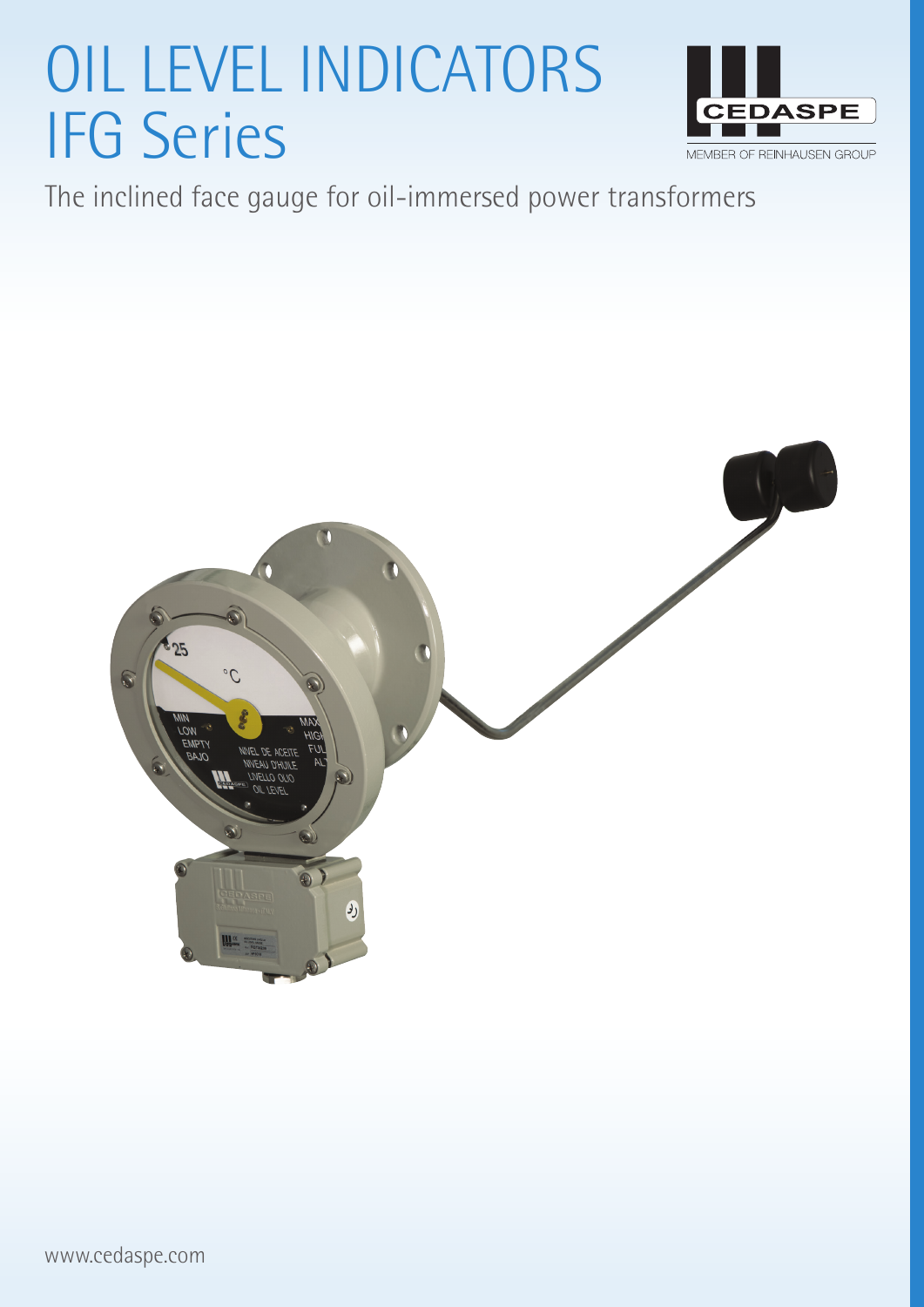

Via Colombara, 1 - Fraz. Pedriano I - 20098 S. GIULIANO MILANESE (ITALY) Tel. +39 02 98204411 - Fax +39 02 98204422 e-mail: cedaspe@cedaspe.com

TVA /C.F. / PART, IVA 09060190965 Reg. Imprese R.E.A. MI 2066238 Cap. Soc. € 1.000.000 I.V. http://www.cedaspe.com

**COMPANY WITH QUALITY SYSTEM CERTIFIED BY DNV GL**  $=$  ISO 9001 =

### **Features**

The magnetic oil level indicators type IFG has been specially studied for use on power transformer to give an analogical indication of the oil level inside the conservator by a graduated dial with arrow plus one or more electric signal (max 4 signals) when the oil inside the conservator reaches the max or min level.

# **Construction features** <sup>o</sup> **Materials and components**

The body of the gauge is made in one piece of solid compact aluminium alloy casting oiltightned proof. The dial face is inclined of 20° from the connecting flange towards the ground, offering a better view at human height of the oil level indication system.

The indicating system is located Inside the body and is composed by a yellow arrow, a graduated scale with ten division, one or more contacts activated by cams and a permanent magnet.

The monitoring system is partially located inside the fixing flange and is composed by a permanent magnet, a bevel gear rigidly connected to a float arm which follows the movement of the surface of the oil.

The two systems are connected by a magnetic joint obtained using the magnetic flux of the permanent magnets

The electric signal coming from contacts are carried out through a waterproof terminal box (IP55) fitted with a PG16 cable gland and a ground screw

### o **Oil-tightness and resistance to pressure**

The magnetic oil level indicators IFG are suitable to work with oil up to a max temperature of 115 °C; lowest ambient temperature –25°C and are mechanically resistant to vacuum (10 torr)

### o **Resistance to dynamical stress**

The magnetic oil level indicators IFG can operate without undue operation in following conditions: Sinus vibrations with frequency ≤120 Hz and amplitude ≤250 µm;

Dynamical conditions causing following accelerations:

- Max 3g in all directions, sinus vibration, amplitude ≤ 20 mm;
- Shock condition with max 10 g in all directions.

### o **Surface protection**

Body, frame, terminal box and cover are painted internally and externally with one primer coat of epoxy paint and externally with a finishing coat of polyurethane paint colour RAL 7030. The primer coat on the internal surfaces is compatible with transformer mineral oil up to temperatures of 120°C. Total thickness of two coats is 80 microns; special painting cycle can be provided for transformers located in very polluted areas

### **Manufacturing program**

Magnetic oil level indicator series IFG is manufactured in 2 different execution

Type IFG FK2 axial type suitable for use in conservator with rubber bag

Type IFG BQ2 radial type suitable for use on OLTC compartment

All execution are equipped with 1,2 or more electric contacts , microswich type that are activated when the oil (and consequently the arrow of the instrument) reaches presetted positions.

Indicating arrow moves over a 180° angle, float arm moves over an angle of 60°/140° respectively for type FK2, BQ2; for type BQ2 is also available a special execution with float arm rotation angle of 90 $\degree$ . White indicating dial having 10 divisions with black marking.

# **Operation, installation and maintenance** <sup>o</sup> **Operation**

Should an increase of oil inside the conservator (due to heating) or a decrease of oil (due to an oil loss) the float arm detects this variation and gives an optical signal (analogic type) through the arrow and when the oil reaches the presetted value for alarm and/or trip a microswitch is activated and an electric signal is provided inside the terminal box.

### o **Installation**

Use one magnetic oil level indicator for the conservator of the main tank and one for OLTC conservator (if present); the oil level indicator can be fixed to the conservator using 8 (or 6) nuts M10 complete with washer and spring washer that have to be mounted on studs M10x30mm

### o **Maintenance**

Magnetic oil level gauges IFG don't need specific maintenance; we suggest to check regularly contacts during the normal maintenance of the transformer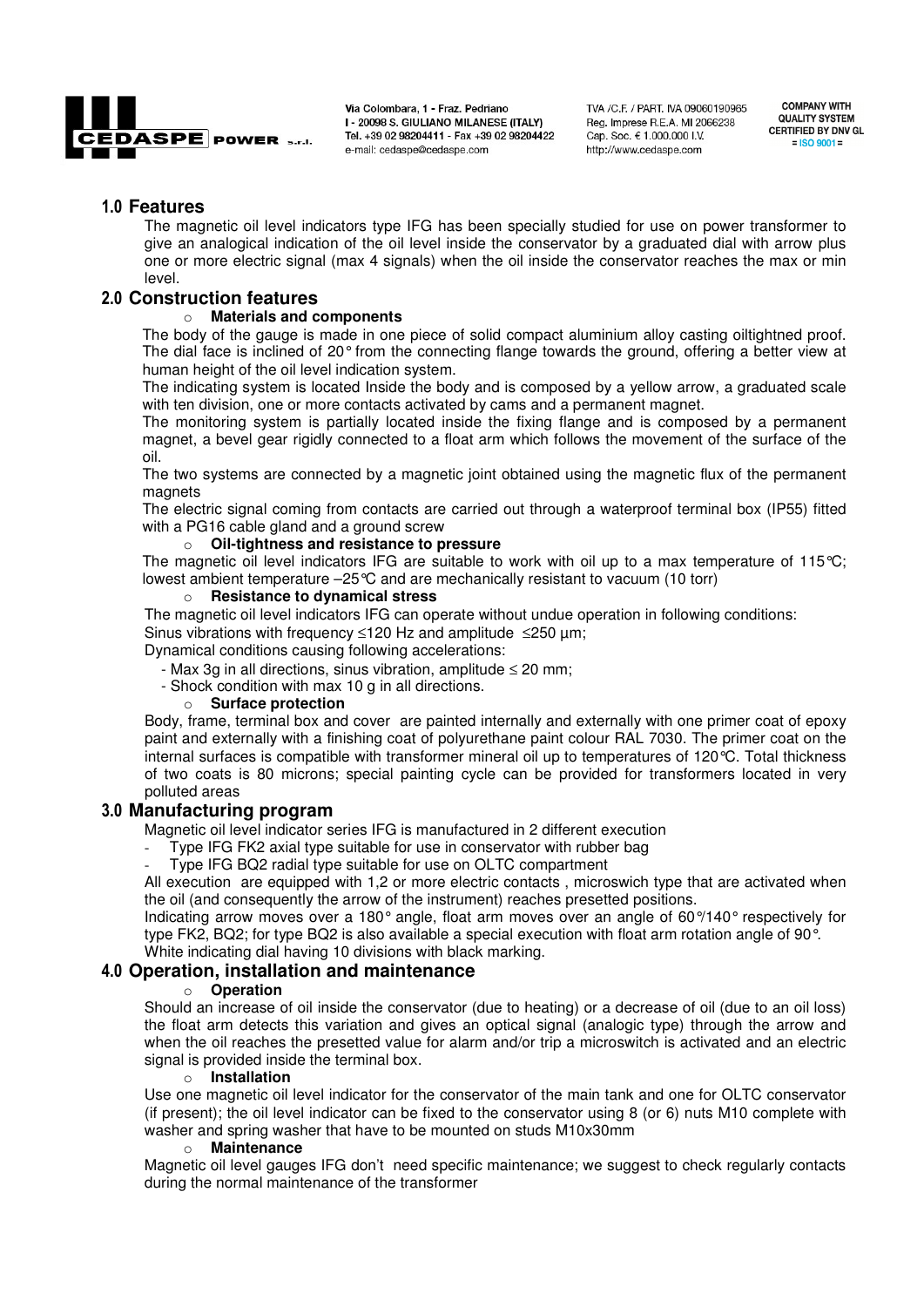

Via Colombara, 1 - Fraz. Pedriano I - 20098 S. GIULIANO MILANESE (ITALY) Tel. +39 02 98204411 - Fax +39 02 98204422 e-mail: cedaspe@cedaspe.com

TVA /C.F. / PART, IVA 09060190965 Reg. Imprese R.E.A. MI 2066238 Cap. Soc. € 1.000.000 I.V. http://www.cedaspe.com

**COMPANY WITH QUALITY SYSTEM CERTIFIED BY DNV GL**  $=$  ISO 9001 =

### **Electric contacts**

The contacts are microswitches changeover type and are mechanically operated by a cam. Following main characteristic of microswitches Lever **Stainless** steel Body and pushbutton **Thermosetting composition** Thermosetting composition Contact material Silver<br>
Mechanical endurance of contact density of the state of the state of the state of the state of the state of the state of the state of the state of the state of the state of the state of the state o Mechanical endurance of contact 1x10<sup>7</sup> cyles<br>
Temperature range 1x10<sup>7</sup> cyles<br>
1x10<sup>7</sup> cyles<br>
1x10<sup>7</sup> cyles Temperature range -40°C - +125°C<br>Standard interruption power AC -40°C - +125°C Standard interruption power AC<br>Standard interruption power DC see diagram at end of brochure Insulation to earth at 20 °C 2.000V 2.000V

### **Wiring diagrams**

Available wiring diagram are:

- wiring diagram type C1 : gives a signal when oil reaches low level inside conservator
- wiring diagram type C2 : gives a signal when oil reaches low and max level inside conservator

Protection degree of terminal box **IP 55** 

- wiring diagram type D1 : gives an alarm signal when oil reaches low level and trip signal for very low level inside conservator
- wiring diagram type D2 : gives a double signal when oil reaches low level inside conservator All contacts are operated 3/5 degrees before the arrow reach the minimum or the maximum level of oil See sketch

### **Compatibility of installation**

The installation compatibility of the magnetic oil level indicator depend mainly on the material used for the flange gasket; therefore the executions differ because of the material used for this gasket.

| Standard execution N - nitrile rubber gasket<br>$\circ$                          |                                            |
|----------------------------------------------------------------------------------|--------------------------------------------|
| Admitted operating conditions are:                                               |                                            |
| <b>Environmental conditions:</b>                                                 |                                            |
| Ambient temperature                                                              | -25 °C to +50 °C                           |
| Relative humidity                                                                | 95% to 20 °C - 80% to 40 °C - 50% to 50 °C |
| Insulating liquid: transformer mineral or silicon oil                            |                                            |
| Temperature                                                                      | $-25^{\circ}$ C to $+115^{\circ}$ C        |
| $\circ$ Execution C – cork gasket                                                |                                            |
| Admitted operating conditions are:                                               |                                            |
| <b>Environmental conditions:</b>                                                 |                                            |
| Ambient temperature                                                              | -20 °C to +50 °C                           |
| Relative humidity                                                                | 95% to 20 °C - 80% to 40 °C - 50% to 50 °C |
| Insulating liquid: transformer mineral or silicon oil                            |                                            |
| Temperature                                                                      | $-20^{\circ}$ C to $+110^{\circ}$ C        |
| <b>Special executions</b>                                                        |                                            |
| For other environmental and/or operating conditions to be examined individually. |                                            |
| 8.0 Ordering Instructions                                                        |                                            |
| When ordering must be defined following data:                                    |                                            |
| - Type of magnetic oil level indicator: IFG FK2 or BQ2                           |                                            |

- 
- Type of gasket required : N; C or special
- Wiring diagram: C1; C2; D1; D2
- For type FK2 also float arm length or a mounting sketch showing min, max and filling levels of oil, (see form at the end of brochure)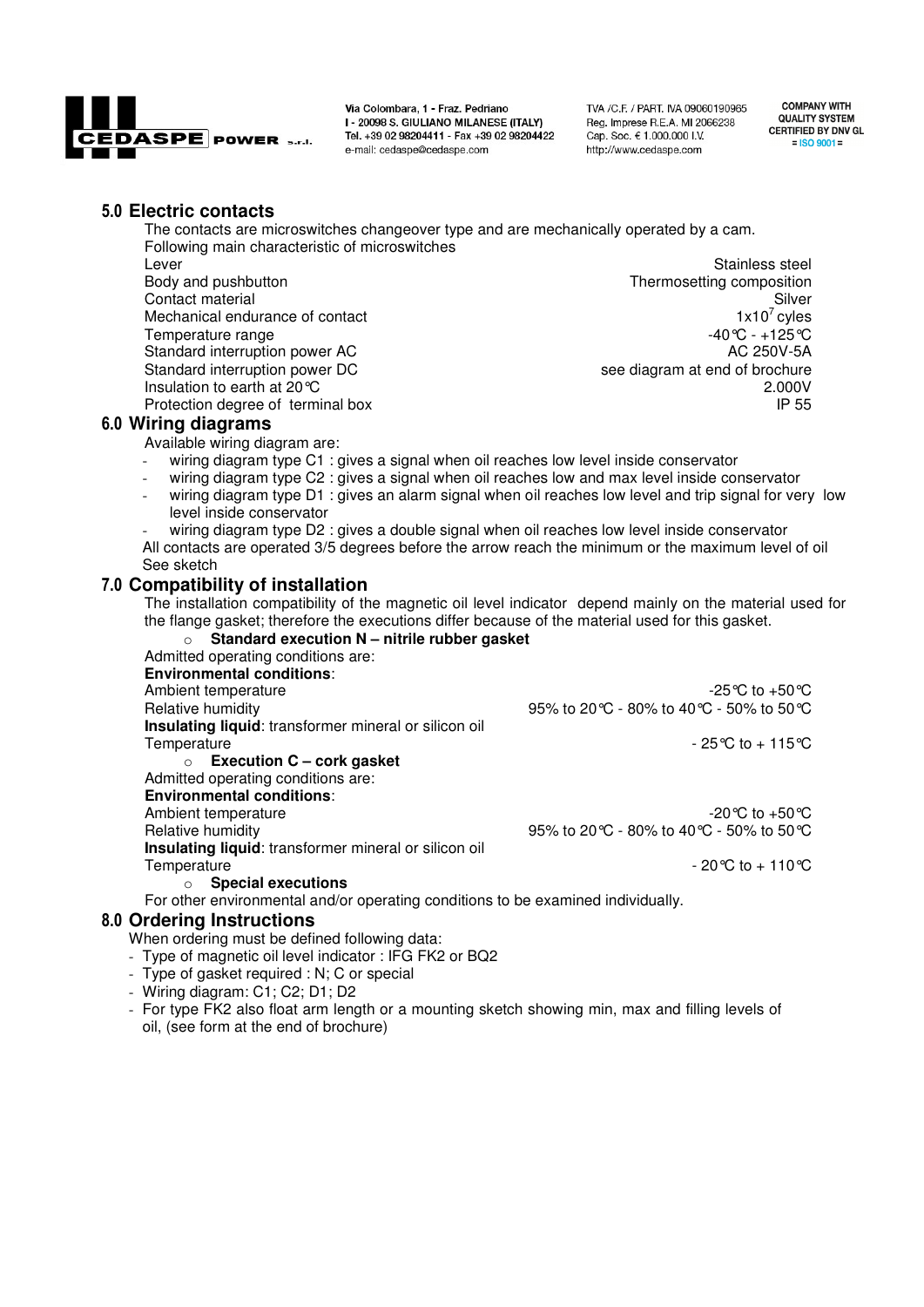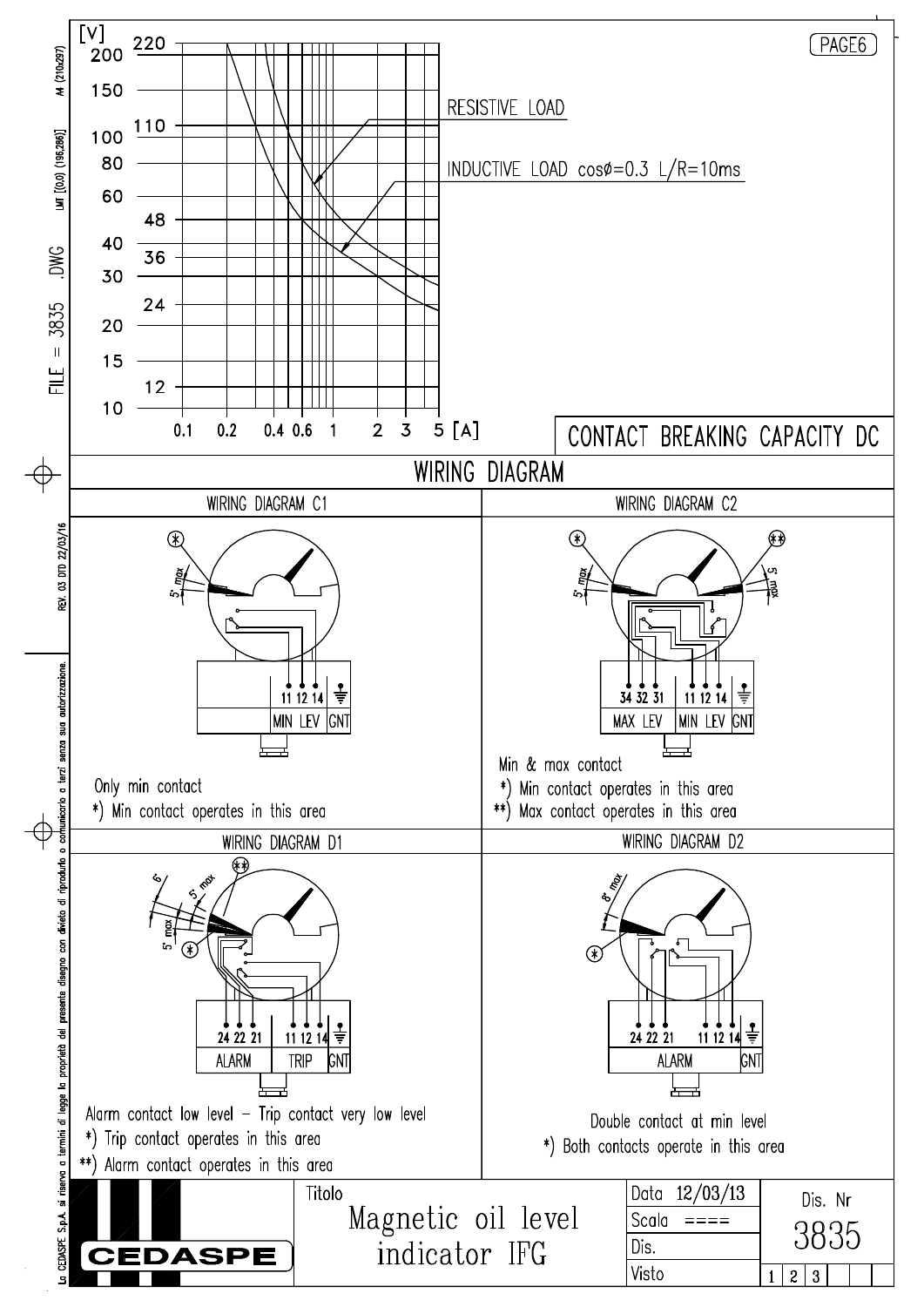